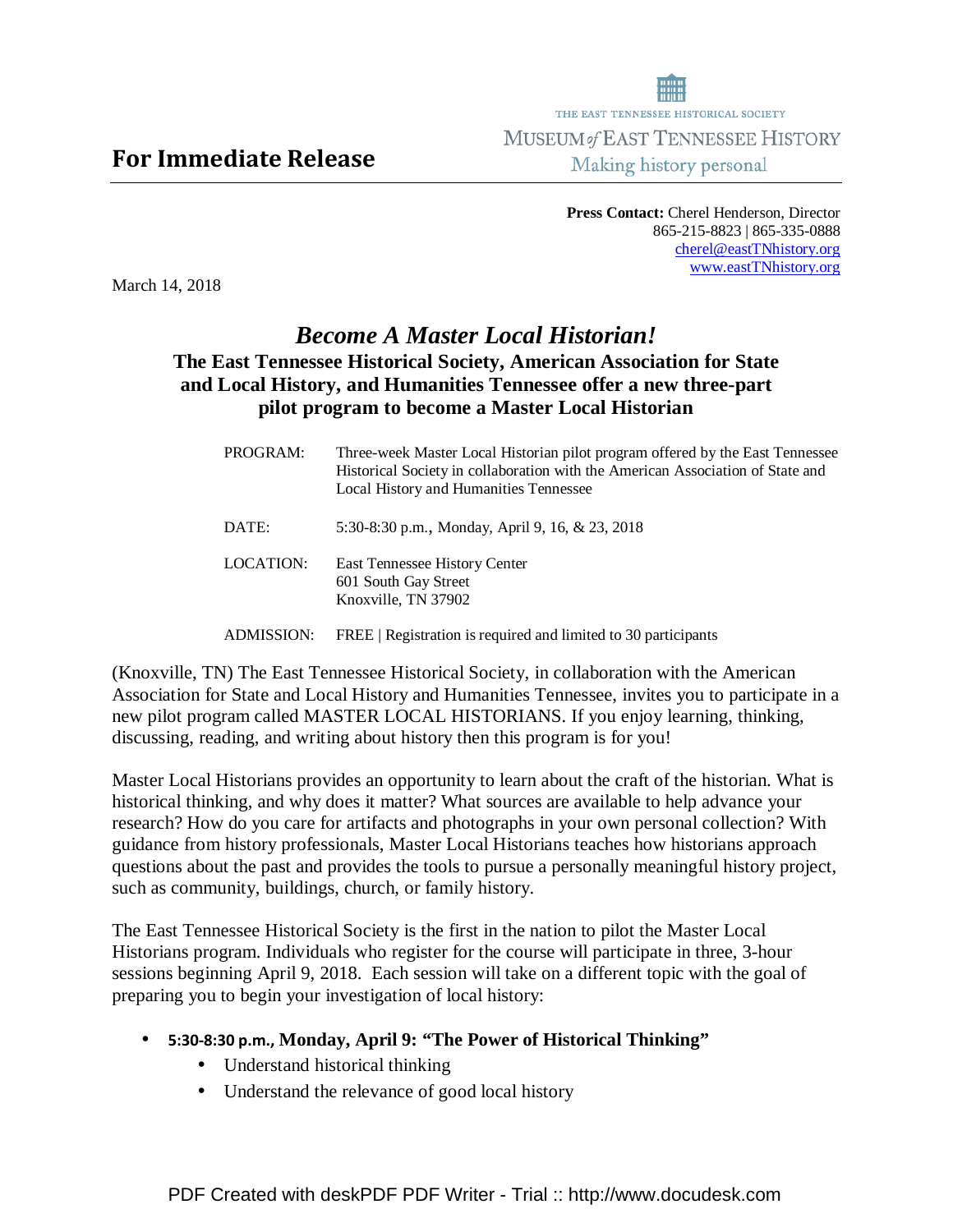- Learn how to evaluate interpretive products of local history
- Grasp the vocabulary, skills, and process of structuring a local history project
- Share information about local history projects on which you already may be working
- **5:30-8:30 p.m., Monday, April 16: "Source and Resources"**
	- Learn about the research assets at online and brick-and-mortar libraries and archives, and meet key staff at each
	- Learn how to search for secondary and primary sources at those sites
	- Learn how to get started with genealogy and family history research
	- Match a research strategy to a research question
	- Differentiate secondary from primary sources
	- Identify evidence in sources
	- Evaluate conflicts among evidence, in primary resources

## • **5:30-8:30 p.m., Monday, April 23: "Collections: Their Care and Meaning"**

- Understand a public, curated collection
- Identify personal collections
- Gain an introductory understanding of collections care
- Understand that artifacts, costumes, correspondence, books, etc., are primary sources with meaning

Sessions are interactive and discussion-based and provide a chance to not only learn from experts but float ideas, grapple with tricky questions, and learn the historian's craft by doing.

If you are interested in participating in the Master Local Historians pilot, please contact the East Tennessee Historical Society. The pilot program is free, but registration is required by calling (865) 215-8825 or emailing isbell@eastTNhistory.org. Participation limited to 30 individuals. Participants may bring their own dinner/snacks or order a boxed dinner (for a fee) when registering.

**Master Local Historians** is a new program from the American Association for State and Local History, supported by grant funding from Humanities Tennessee and operated in partnership with the East Tennessee Historical Society and the Knox County Public Library.

## **About East Tennessee Historical Society:**

Established in 1834, the East Tennessee Historical Society is widely acknowledged to be one of the most active history organizations in the Southeast, and enjoys a national reputation for excellence in programming and education. For 184 years the East Tennessee Historical Society has been helping East Tennesseans hold on to our unique heritage -recording the events, collecting the artifacts, and saving the stories that comprise the history we all share.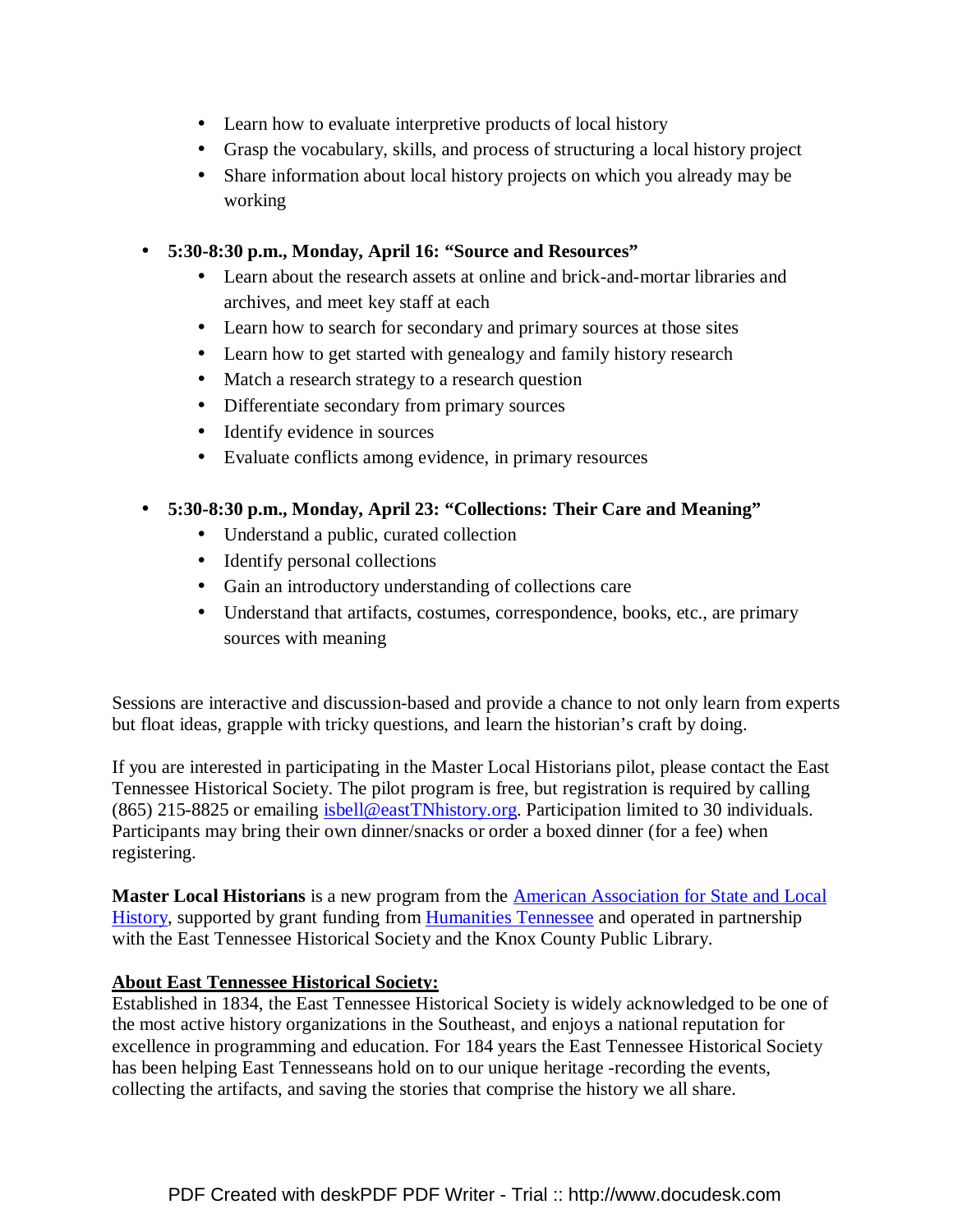The historical society pursues its education mission through publications, lectures, conferences, school programs, museum exhibits, and heritage programs such as the popular First Families of Tennessee and Civil War Families of Tennessee. The East Tennessee History Center houses the staff and programs of the East Tennessee Historical Society, the Museum of East Tennessee History, the Calvin M. McClung Collection and the Knox County Archives. For more information visit the website at www.eastTNhistory.org